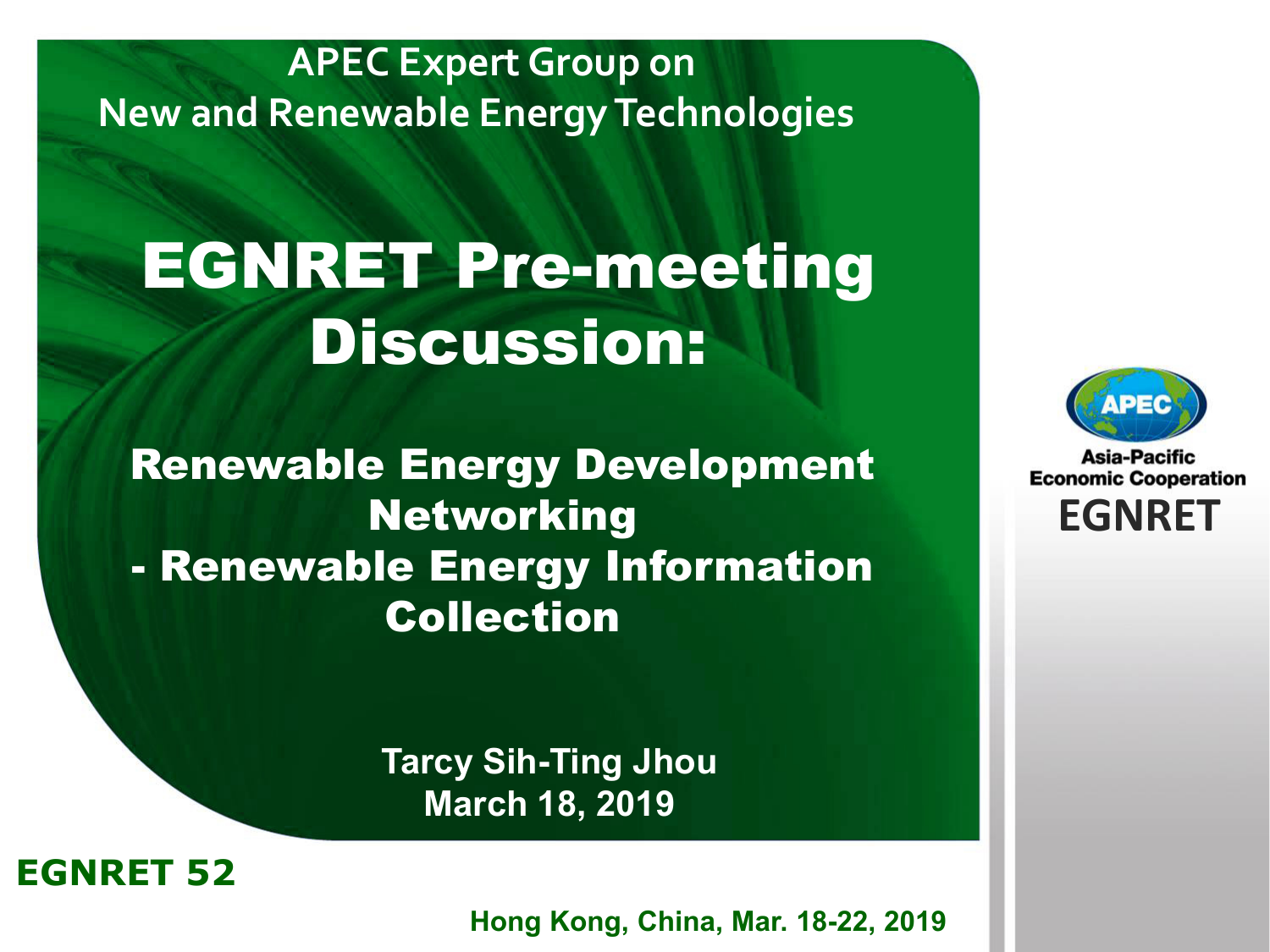



**EWG 56- Key Conclusion**

- ◆ EGNRET is requested to collect the renewable data of all the members and report to EWG to see if there is any difficulty on data collection.
- APERC, EGNRET and EGADA are encouraged to work together to seek potential ways to achieve the Renewable Energy Doubling Goal.
- EGNRET is requested to seek opportunities of cooperation with IRENA for seeking synergy in the aspect of the Renewable Energy Doubling Goal.

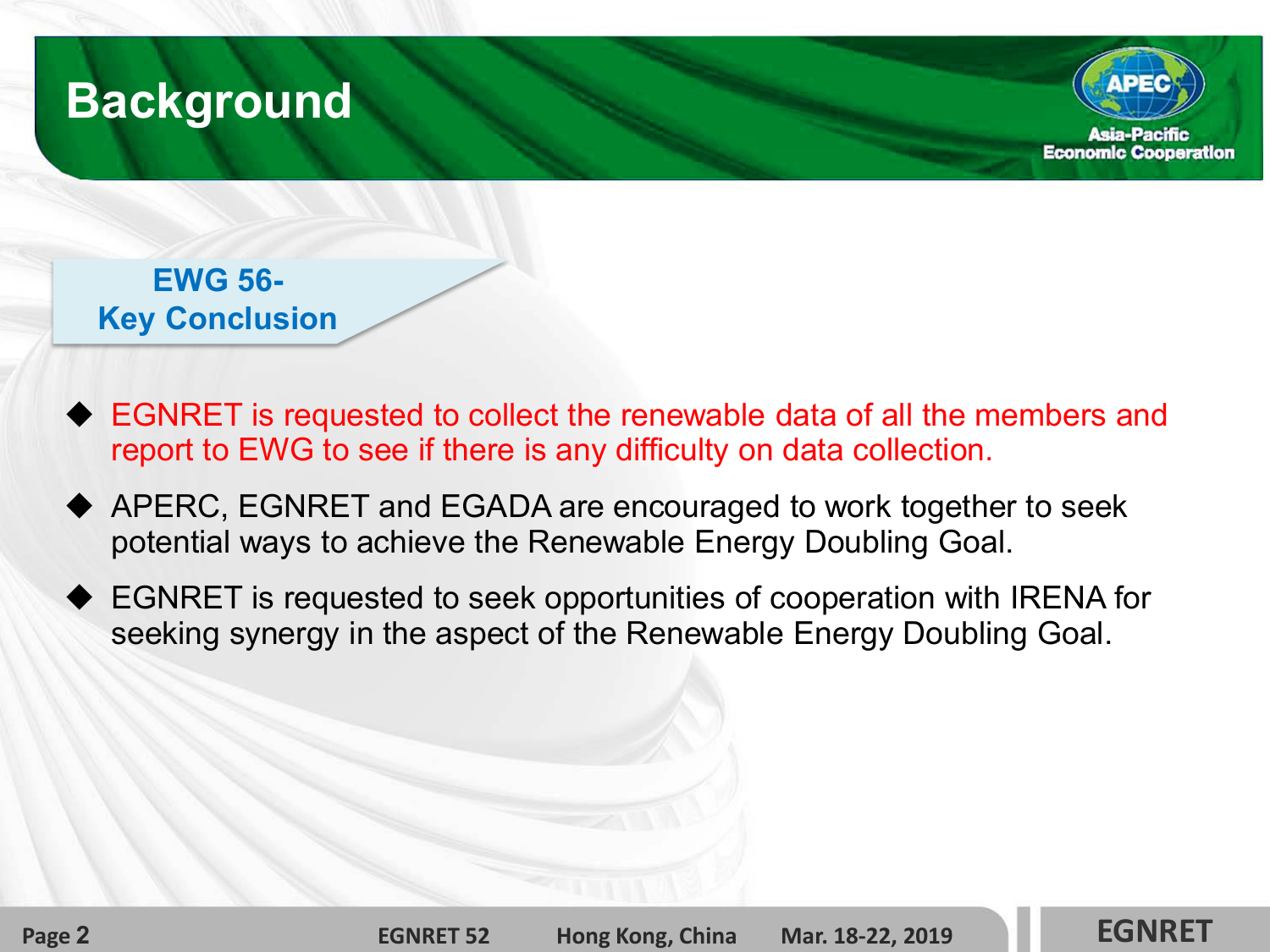

#### **RE Development Data**

- **E.g.**
- **RE Capacity**
- **Energy Production**

#### **Electricity**

- **Hydro**
- **Solar**
- **Wind**
- **Biomass**
- **Wastes**
- **Geothermal**
- **Ocean**
- **LCOE** ■ Capacity **Factor** ■ **Job creation**
- 

#### **Heating**

- **Solar**
- **Biomass**
- **Wastes**
- **Geothermal**

#### **Transport**

- **Biodiesel**
- **Bioethanol**

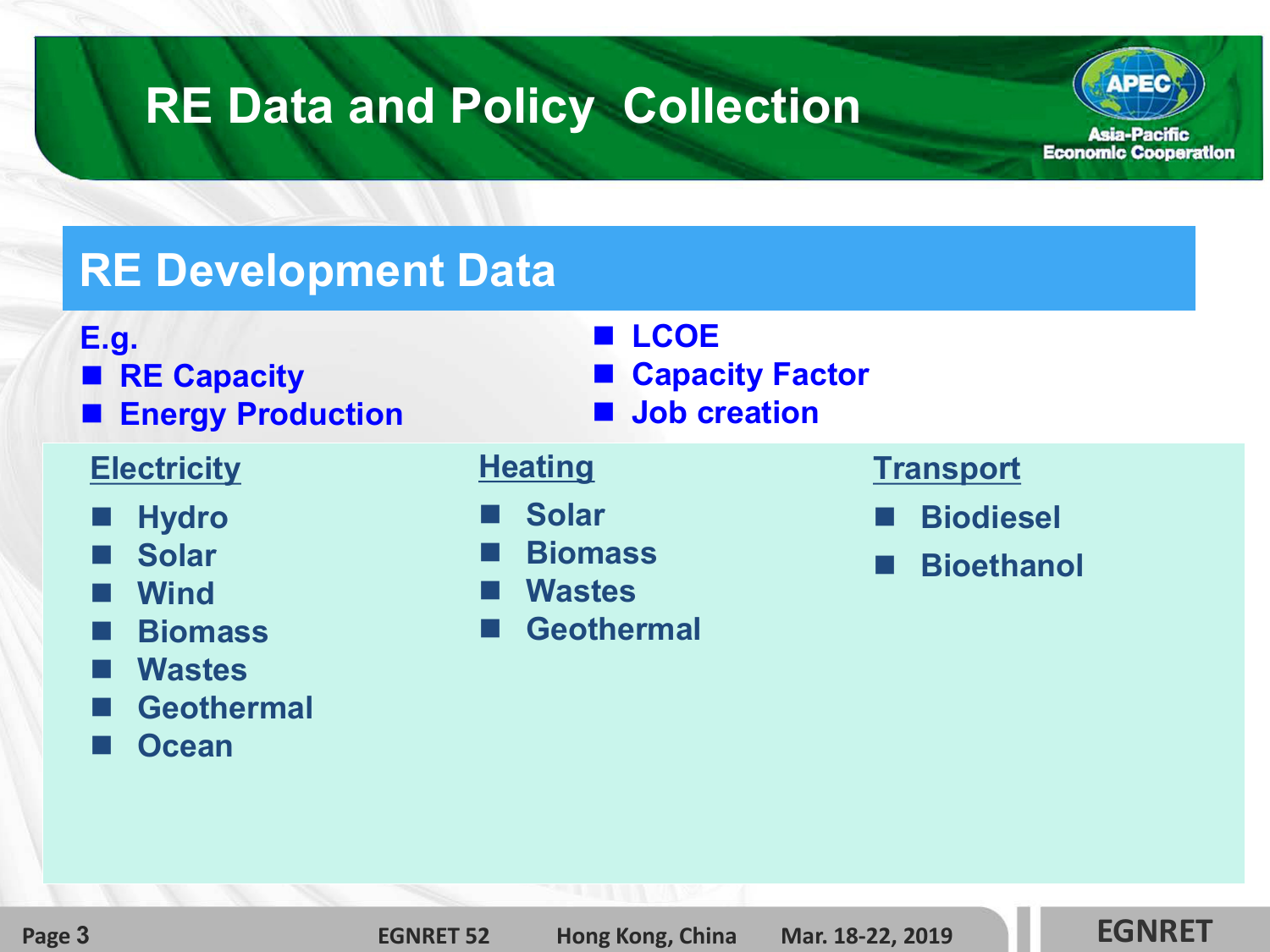

### **RE Target**

| <b>Power</b>         |          |            |                              |            |      |               |          | <b>Heating</b> |              |  |               | <b>Transport</b> |                  |              |   |      |      |  |
|----------------------|----------|------------|------------------------------|------------|------|---------------|----------|----------------|--------------|--|---------------|------------------|------------------|--------------|---|------|------|--|
|                      | Capacity |            | <b>Generation   RE share</b> |            | Year |               | Capacity |                | <b>Share</b> |  | Year          | <b>Capacity</b>  |                  | <b>Share</b> |   | Year |      |  |
| Solar                |          | <b>GW</b>  |                              | <b>GWh</b> |      | $\%$          |          |                | <b>KTOE</b>  |  | $\frac{0}{0}$ |                  | <b>Biodiesel</b> |              |   |      | $\%$ |  |
| Wind                 |          | <b>IGW</b> |                              | <b>GWh</b> |      | $\frac{0}{0}$ |          |                | <b>KTOE</b>  |  | $\frac{0}{0}$ |                  | Ethanol          |              | ┕ |      | $\%$ |  |
| Hydro                |          | <b>GW</b>  |                              | lGWh ∣     |      | $\frac{0}{0}$ |          |                | <b>KTOE</b>  |  | $\%$          |                  |                  |              |   |      |      |  |
| l Geothermal         |          | GW         |                              | lGWh l     |      | $\frac{0}{0}$ |          |                | <b>KTOE</b>  |  | $\frac{0}{0}$ |                  |                  |              |   |      |      |  |
| <b>Biomass</b>       |          | GW         |                              | <b>GWh</b> |      | $\%$          |          |                | <b>KTOE</b>  |  | $\%$          |                  |                  |              |   |      |      |  |
| Tide, Wave,<br>Ocean |          | <b>GW</b>  |                              | <b>GWh</b> |      | $\frac{0}{0}$ |          |                | <b>KTOE</b>  |  | $\%$          |                  |                  |              |   |      |      |  |
| Total                |          | GW         |                              | <b>GWh</b> |      | %             |          |                | <b>KTOE</b>  |  | $\frac{9}{6}$ |                  |                  |              |   |      |      |  |

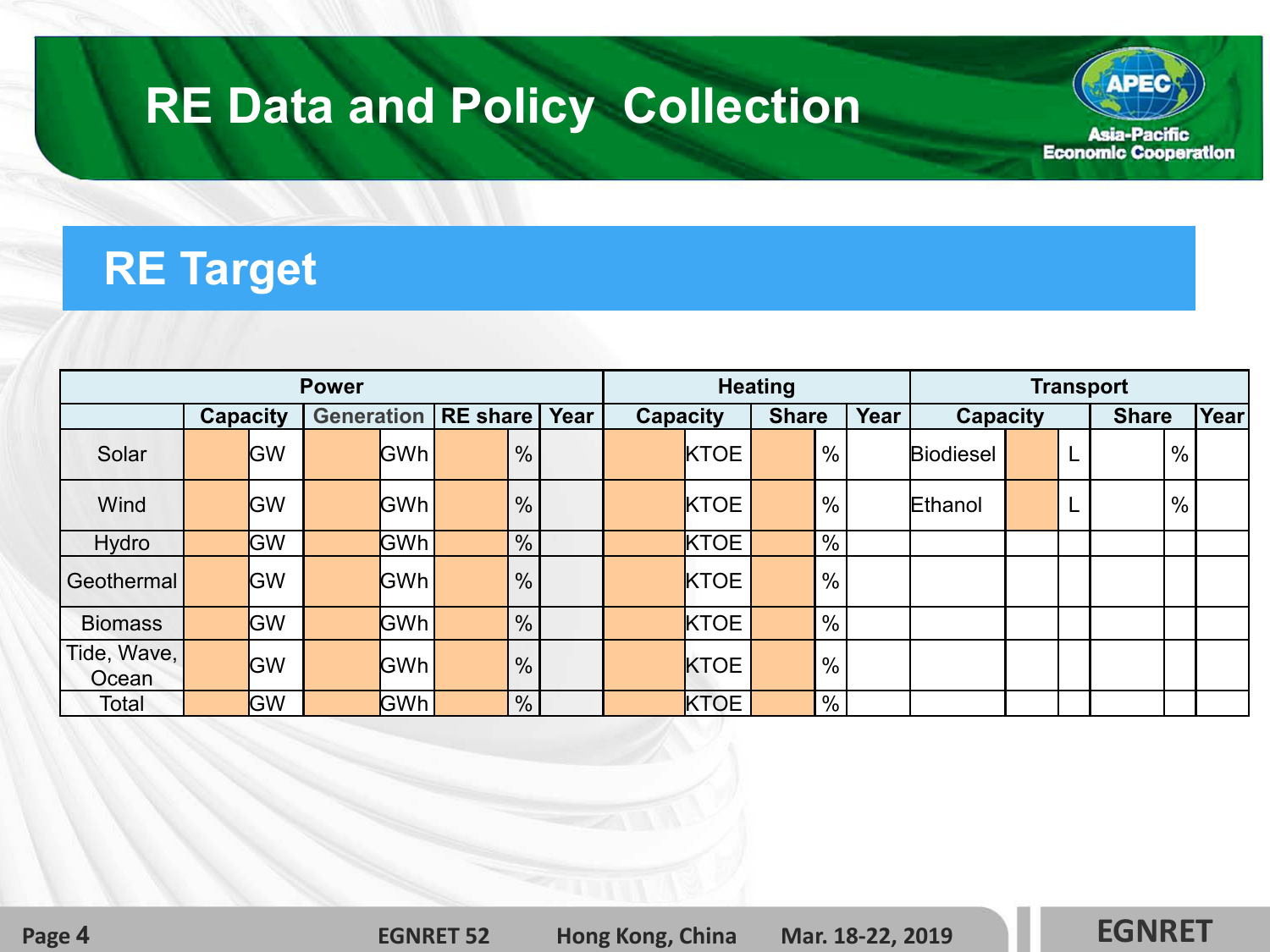

#### **RE Support Policies**

| <b>Regulatory Policies</b>                                            |       |                                                                  |                  |                               |                                                      |                                                                                      |                             |                                  |  |  |  |
|-----------------------------------------------------------------------|-------|------------------------------------------------------------------|------------------|-------------------------------|------------------------------------------------------|--------------------------------------------------------------------------------------|-----------------------------|----------------------------------|--|--|--|
| (Please fill √in<br>the column if it is Feed-in tariff<br>applicable) | (FIT) | <b>Renewable</b><br><b>Portfolio</b><br><b>Standard</b><br>(RPS) | <b>Tendering</b> | <b>Net</b><br><b>Metering</b> | Renewable<br><b>Energy</b><br>Certificates<br>(RECs) | Carbon<br><b>Reduction/</b><br><b>Fossil Fuel</b><br><b>Subsidy</b><br><b>Reform</b> | Transport<br><b>Mandate</b> | <b>Heating</b><br><b>Mandate</b> |  |  |  |
| Power sector                                                          |       |                                                                  |                  |                               |                                                      |                                                                                      |                             |                                  |  |  |  |
| Heating and<br>cooling                                                |       |                                                                  |                  |                               |                                                      |                                                                                      |                             |                                  |  |  |  |
| Transport                                                             |       |                                                                  |                  |                               |                                                      |                                                                                      |                             |                                  |  |  |  |

 We would be grateful if you could provide the detail information of the support polices. Project Name: Implementation Year: Source:

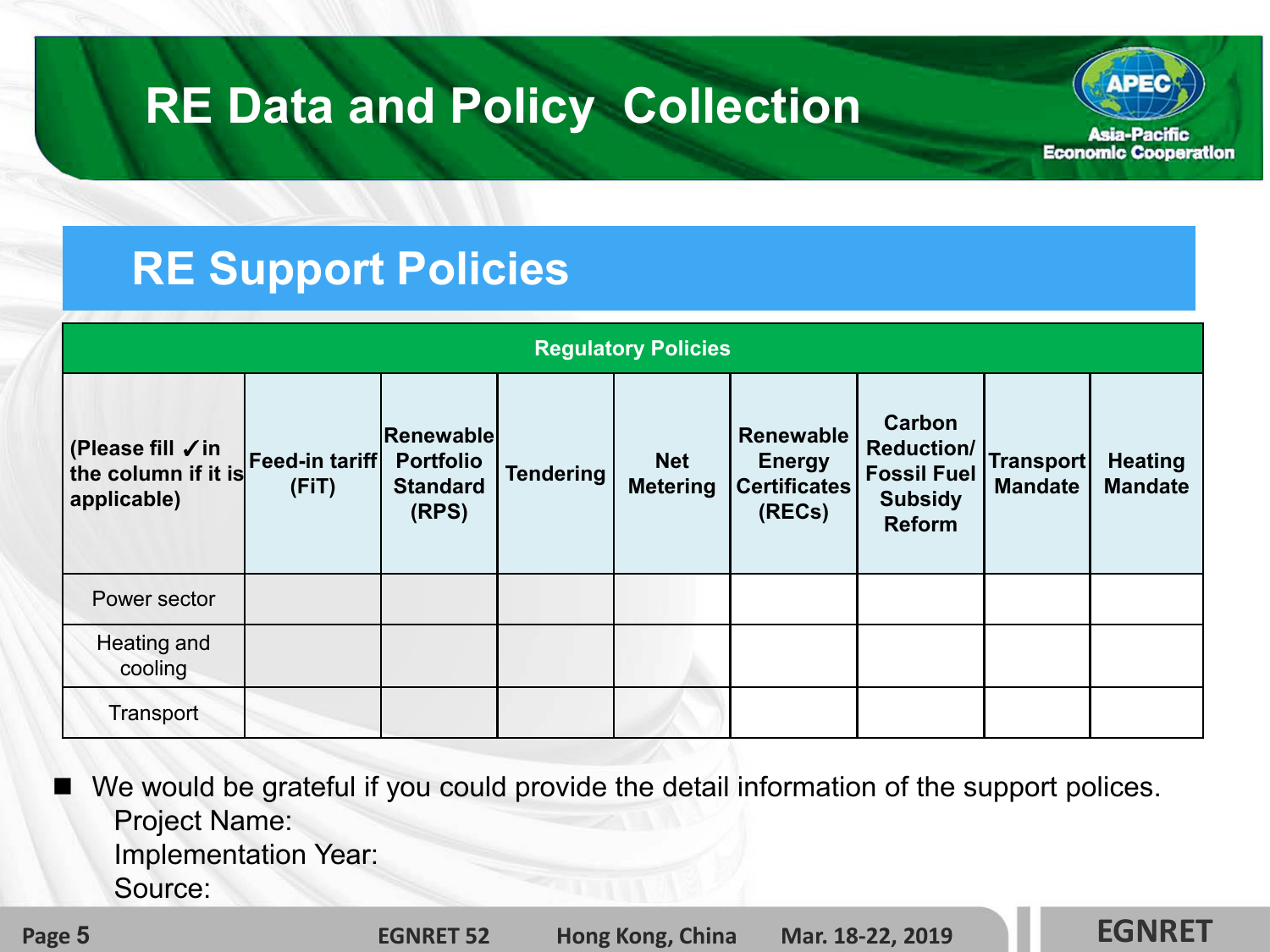

#### **RE Support Policies**

| <b>Fiscal Incentives</b>                                           |                                           |                                                                     |                                                      |                           |                                                |                                           |  |  |  |  |  |
|--------------------------------------------------------------------|-------------------------------------------|---------------------------------------------------------------------|------------------------------------------------------|---------------------------|------------------------------------------------|-------------------------------------------|--|--|--|--|--|
| (Please fill<br>$\sqrt{}$ in the<br>column if it is<br>applicable) |                                           | <b>Subsidy</b>                                                      | <b>Financing</b>                                     | <b>Tax</b>                | <b>Fund</b>                                    |                                           |  |  |  |  |  |
|                                                                    | <b>R&amp;D Grant or</b><br><b>Subsidy</b> | <b>Investment Grants,</b><br><b>Capital Subsidies</b><br>or Rebates | <b>Public Investment</b><br><b>Loan or Financing</b> | Investment<br>Tax Credits | <b>Reductions</b><br>in VAT, or<br>other Taxes | Renewable<br><b>Energy</b><br><b>Fund</b> |  |  |  |  |  |
| Power sector                                                       |                                           |                                                                     |                                                      |                           |                                                |                                           |  |  |  |  |  |
| Heating and<br>cooling                                             |                                           |                                                                     |                                                      |                           |                                                |                                           |  |  |  |  |  |
| Transport                                                          |                                           |                                                                     |                                                      |                           |                                                |                                           |  |  |  |  |  |

 We would be grateful if you could provide the detail information of the support polices. Project Name: Implementation Year:

Source:

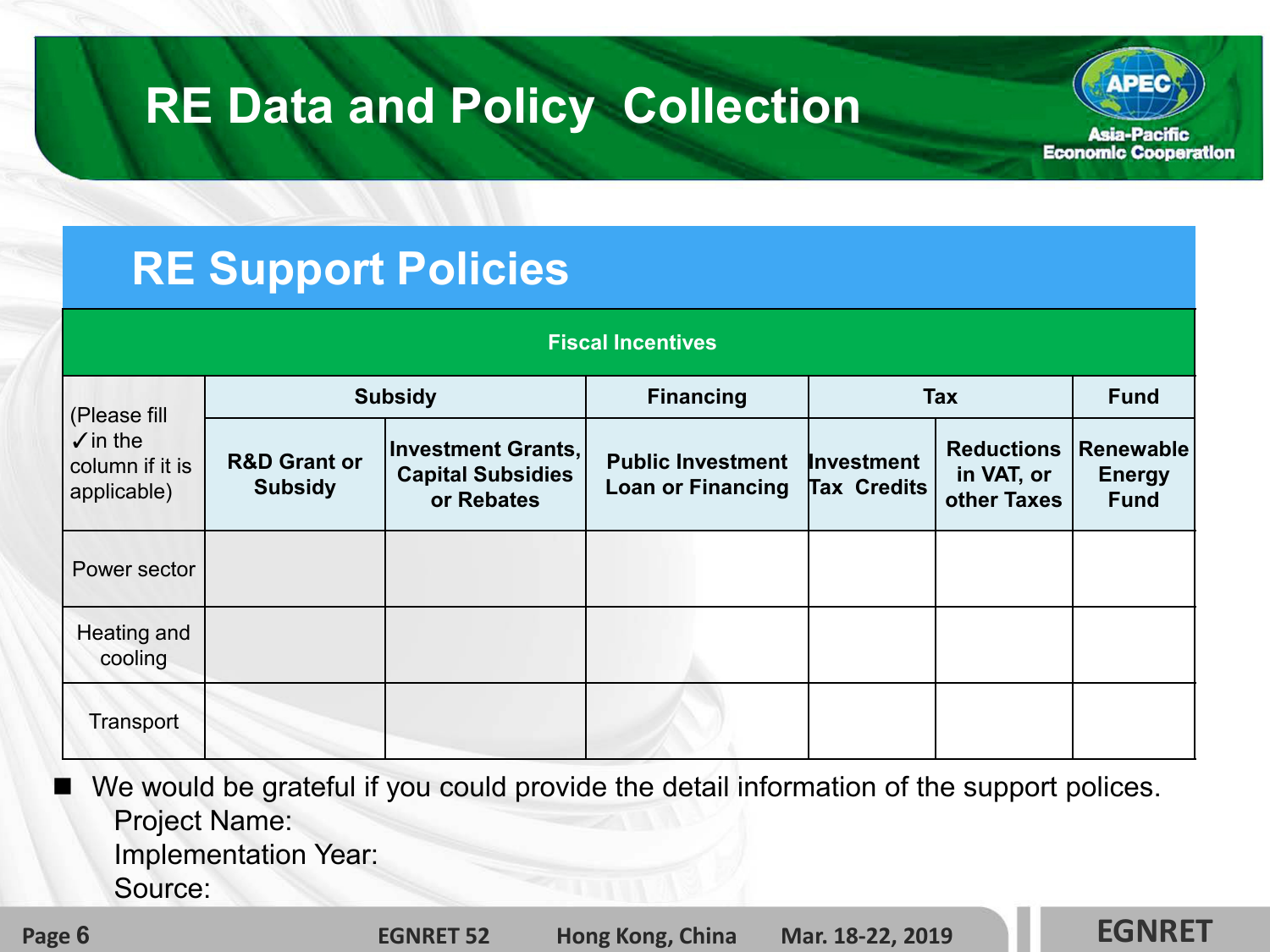## **Discussion**

- **Existing EGEDA or APERC database available to avoid duplicated collection task?**
	- **If yes, is the database sharable?**
	- **If no, should EGNRET collect the data (and share with EGEDA and APERC)?**
- **Data/policy information collection through tables → feasible or not?**
- **If EGNRET is to collect RE data, could EGNRET members be focal points, or EGNRET members recommend experts to form an RE network?**
- **Concerns on data consistency with APERC's research**
- **Limitation on the use of collected RE data from economies**

**Page 7 EGNRET 52 Hong Kong, China Mar. 18 18-22, 2019 22, EGNRET**



**Asia-Pacific Economic Cooperation**